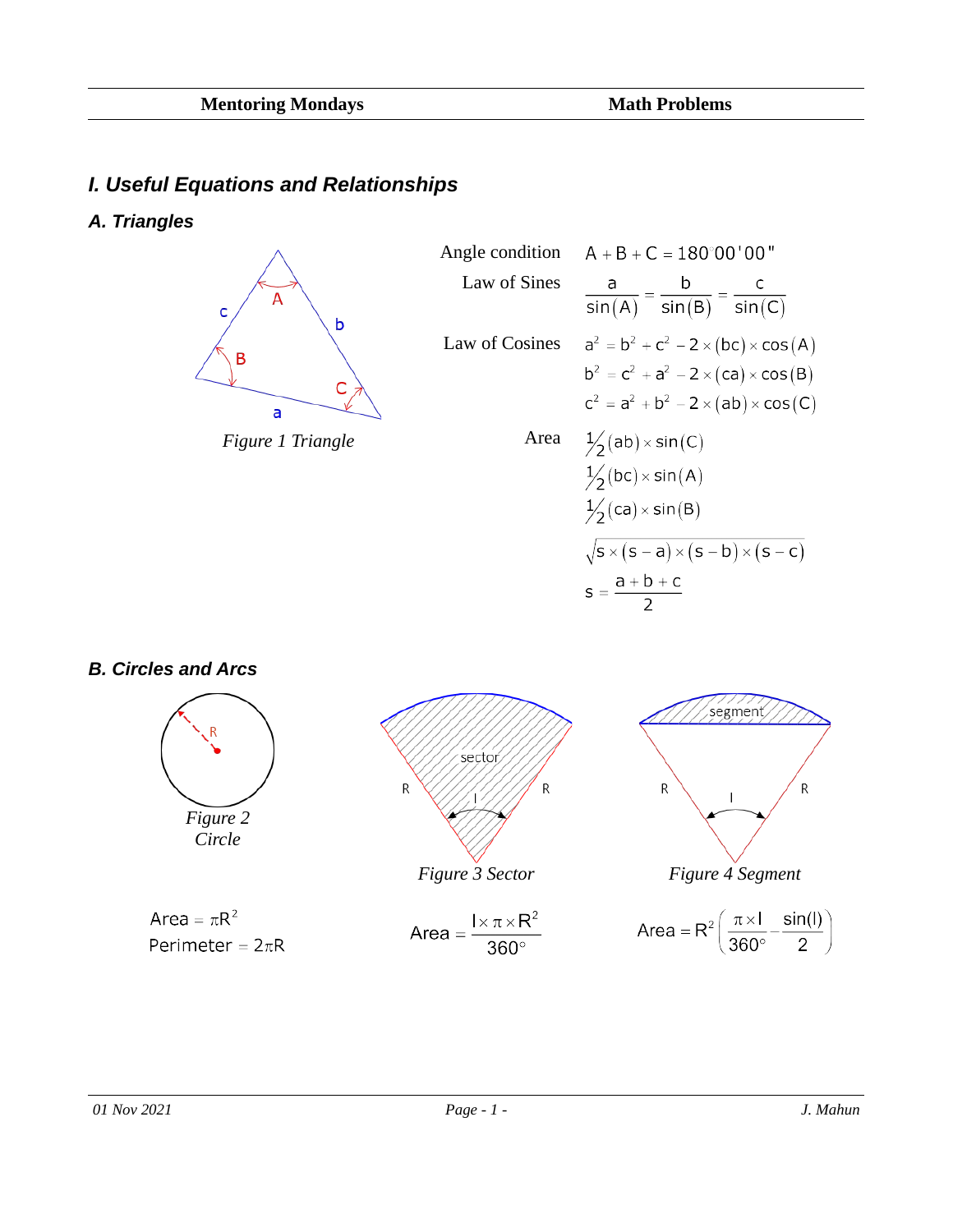#### *C. Circular Curve*



*Figure 6 Tangency Conditions*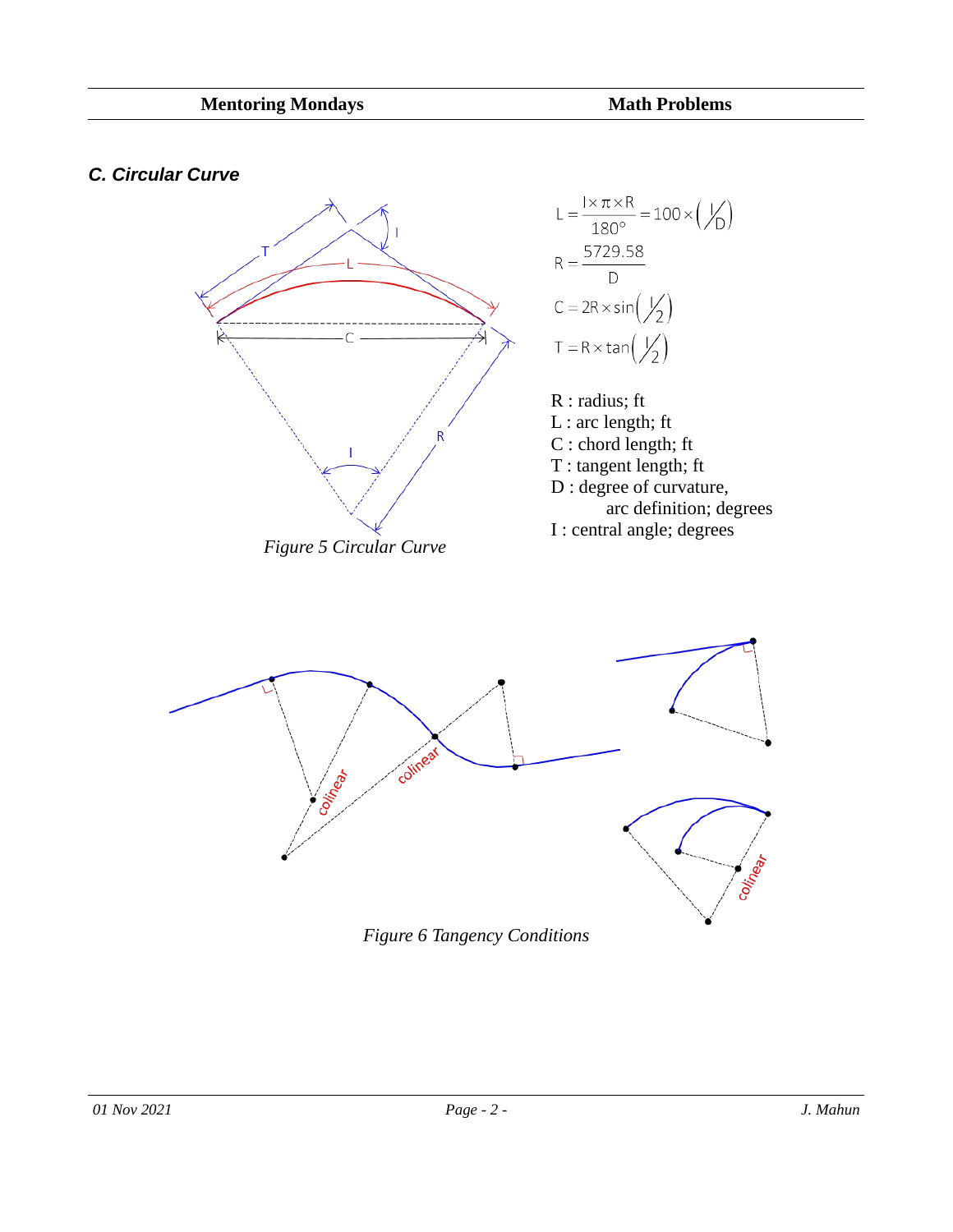# *D. Coordinates*

### *Forward computation*



*Figure 7 Forward*

#### *Inverse computation*







*Figure 9 Meridian Angle*

|           |       | Algebraic sign |       |                 |                     |
|-----------|-------|----------------|-------|-----------------|---------------------|
| Quad      | ΛN    | AF.            |       | Bearing         | <b>Azimuth</b>      |
| NE        |       | $^+$           | $\pm$ | $N \beta E$     |                     |
| <b>SE</b> |       | $\pm$          |       | $S   \beta   E$ | $180^\circ + \beta$ |
| <b>SW</b> |       |                | $\pm$ | $S \beta W$     | $180^\circ + \beta$ |
| <b>NW</b> | $\pm$ |                |       | $N   \beta   W$ | $360^\circ + \beta$ |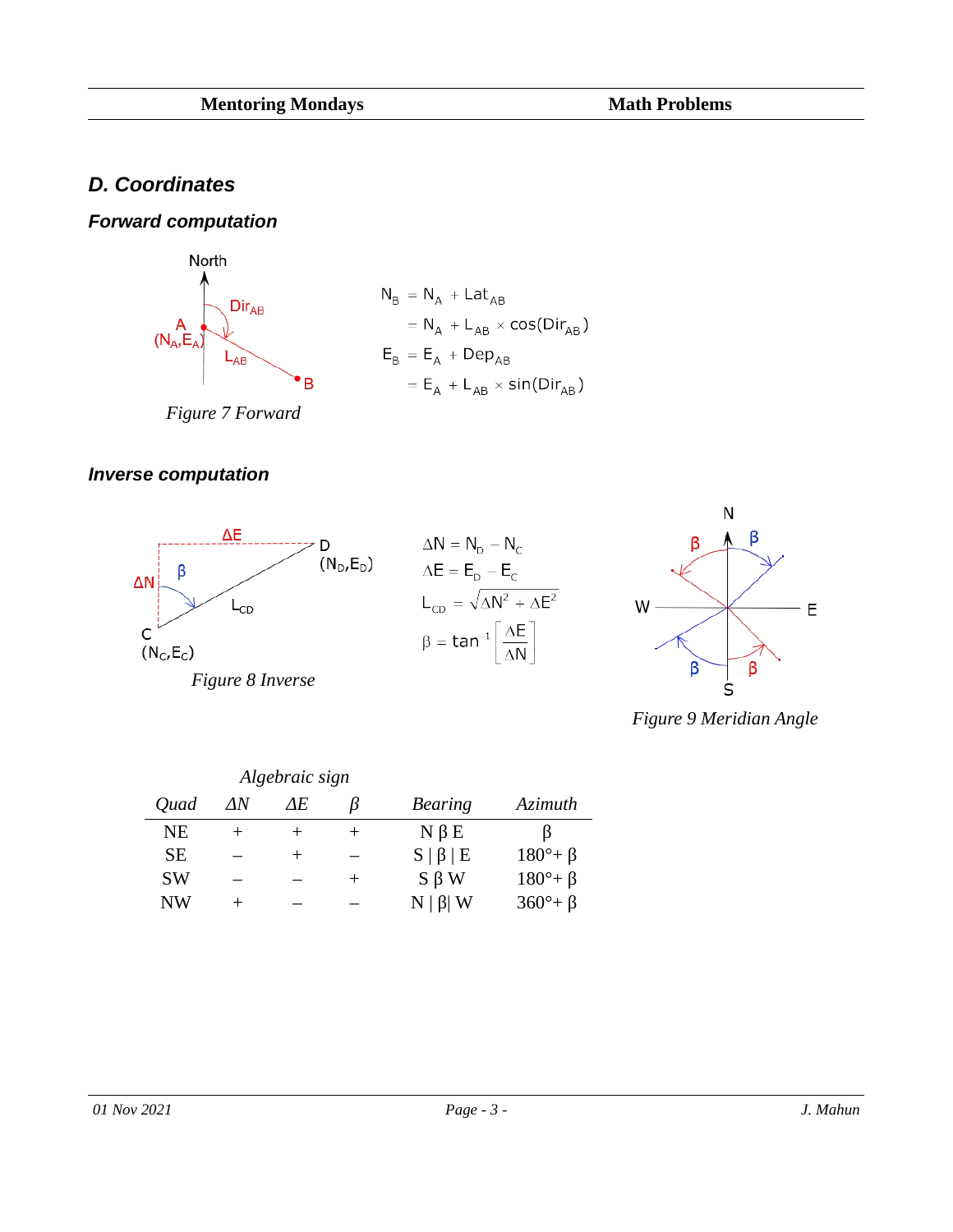*Area*



*Figure 10 Areas*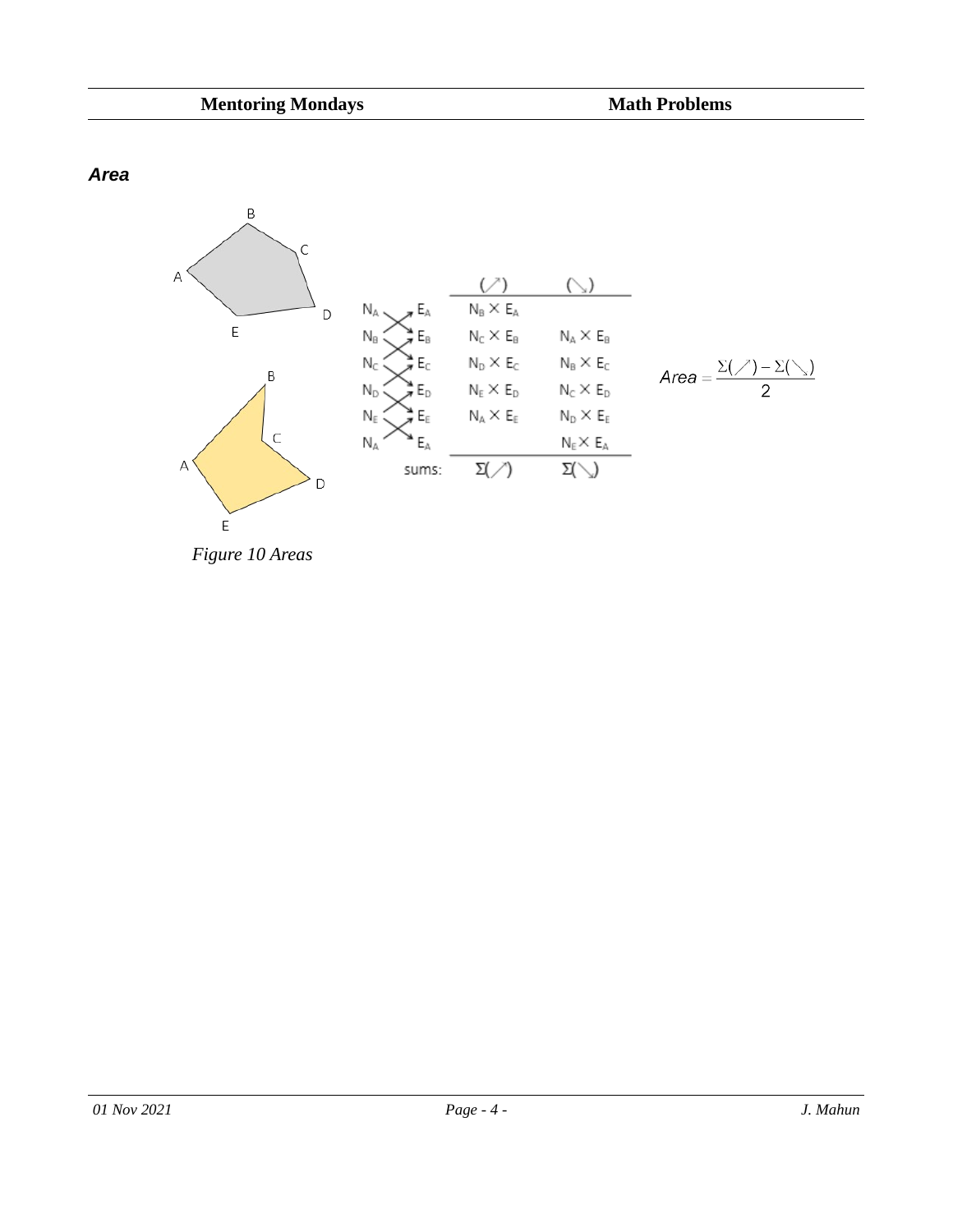## *II. Example Problems*

### <span id="page-4-1"></span>*Problem A[1](#page-4-2)*

The centerline of a curvilinear street must be relocated, Figure [11.](#page-4-0) The center of the second curve will be shifted N40°24'00"W 30.00 ft ( $O_2$  to  $O_2$ ), keeping its 173.00 ft radius. The centers of the other curves will not move, but their curve geometries will change.



<span id="page-4-0"></span>*Figure 11 - Original Alignment*

Select the correct triplet of answers for the following curve parts.

<span id="page-4-2"></span>[<sup>1</sup>](#page-4-1) Problems A and B are from J. Van Sickle's *Surveying Solved Problems*.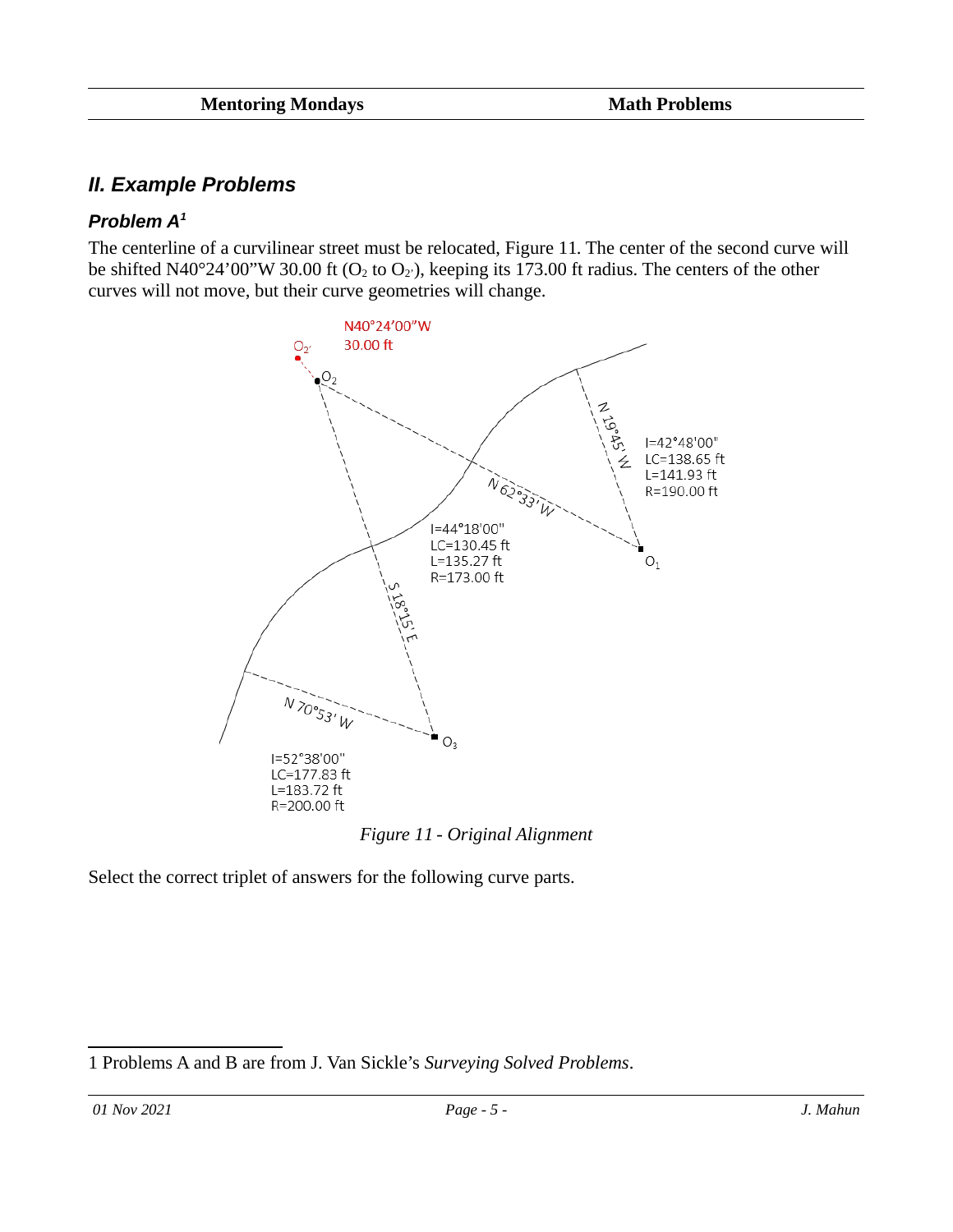#### Part A.1 Central angles.

|                | Curve 1            | Curve 2            | Curve 3            |
|----------------|--------------------|--------------------|--------------------|
| a.             | $41^{\circ}08'30"$ | $41^{\circ}01'24"$ | $51^{\circ}00'54"$ |
| h.             | $41^{\circ}08'08"$ | $42^{\circ}00'15"$ | 53°38'23"          |
| $\mathsf{C}$ . | 42°35'39"          | 44°18'25"          | 51°52'02"          |
| d.             | $42^{\circ}40'15"$ | $40^{\circ}31'30"$ | $52^{\circ}35'50"$ |

#### **Part A.2** Curve radii.

|                | Curve 1   | Curve 2   | Curve 3   |
|----------------|-----------|-----------|-----------|
| a.             | 190.00 ft | 173.00 ft | 200.00 ft |
| h.             | 190.00 ft | 200.93 ft | 200.00 ft |
| $\mathsf{C}$ . | 204.62 ft | 186.31 ft | 214.98 ft |
| d.             | 217.95 ft | 173.00 ft | 227.96 ft |

#### Part A.3 Long chord lengths.

|                | Curve 1   | Curve 2   | Curve 3   |
|----------------|-----------|-----------|-----------|
| a.             | 153.16 ft | 121.24 ft | 196.33 ft |
| h.             | 154.66 ft | 123.88 ft | 202.96 ft |
| $\mathsf{C}$ . | 155.32 ft | 115.69 ft | 202.96 ft |
| d.             | 155.48 ft | 135.27 ft | 135.27 ft |

#### **Part A.4** Arc lengths.

|    | Curve 1   | Curve 2   | Curve 3   |
|----|-----------|-----------|-----------|
| a. | 143.67 ft | 127.37 ft | 231.07 ft |
| b. | 153.14 ft | 121.25 ft | 196.33 ft |
| C. | 155.03 ft | 128.93 ft | 200.86 ft |
| d. | 156.50 ft | 123.87 ft | 202.97 ft |

### Part A.5 Long chord bearings

|                | Curve 1               | Curve 2      | Curve 3               |
|----------------|-----------------------|--------------|-----------------------|
| а.             | S48°51'00"W           | S49°36'00"W  | S45°26'00''W          |
| h.             | $S49^{\circ}15'54''W$ | S49°36'51"W  | $S45^{\circ}01'48''W$ |
| $\mathsf{C}$ . | S49°40'45"W           | S49°37'18''W | S44°37'44"W           |
| d.             | $S49^{\circ}51'25''W$ | S49°26'09''W | $S44^{\circ}59'43''W$ |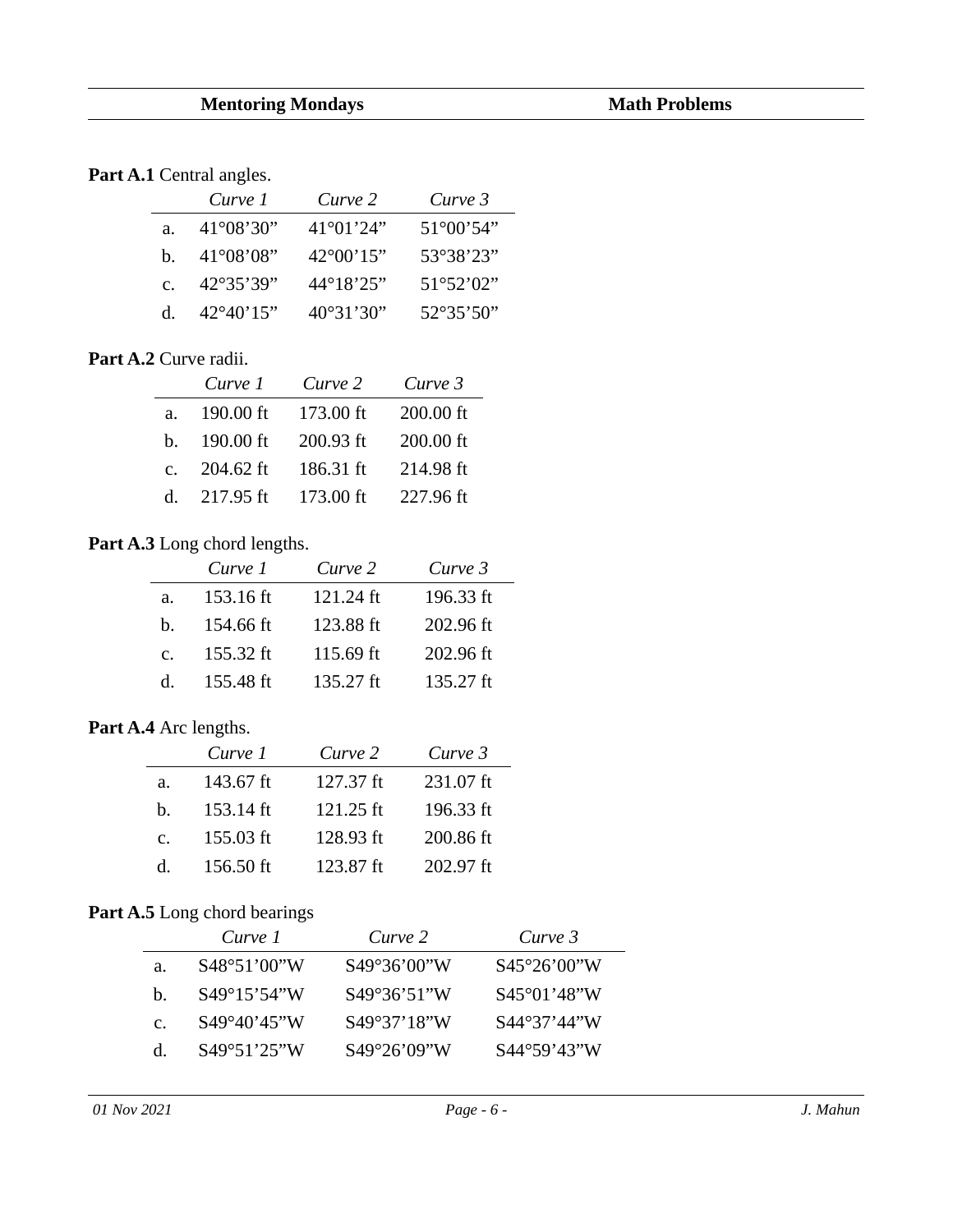#### **Mentoring Mondays Math Problems**

#### *Problem B*

The circular curve shown in Figure [12](#page-6-1) encroaches onto Lot 4. It will be replaced by a compound curve tangent to the northern boundary of Lot 4, Figure [13](#page-6-0). The existing PC will be the start of the first curve, point A will serve as its PI, and point C will be the PI of the second curve.



<span id="page-6-1"></span>

**Part B.1** What is the radius of the first curve?

- a. 31.00 ft
- b. 47.35 ft
- c. 49.44 ft
- d. 52.33 ft

Part B.2 What is the radius of the second curve?

- a. 121.35 ft
- b. 122.30 ft
- c. 123.25 ft
- d. 124.20 ft

Part B.3 What are the long chord lengths?

- a. 20.18 ft and 50.43 ft
- b. 20.18 ft and 64.21 ft
- c. 22.01 ft and 64.81 ft
- d. 23.89 ft and 64.81 ft

<span id="page-6-0"></span>

*Figure 12 - Single Curve Figure 13 - Compound Curve*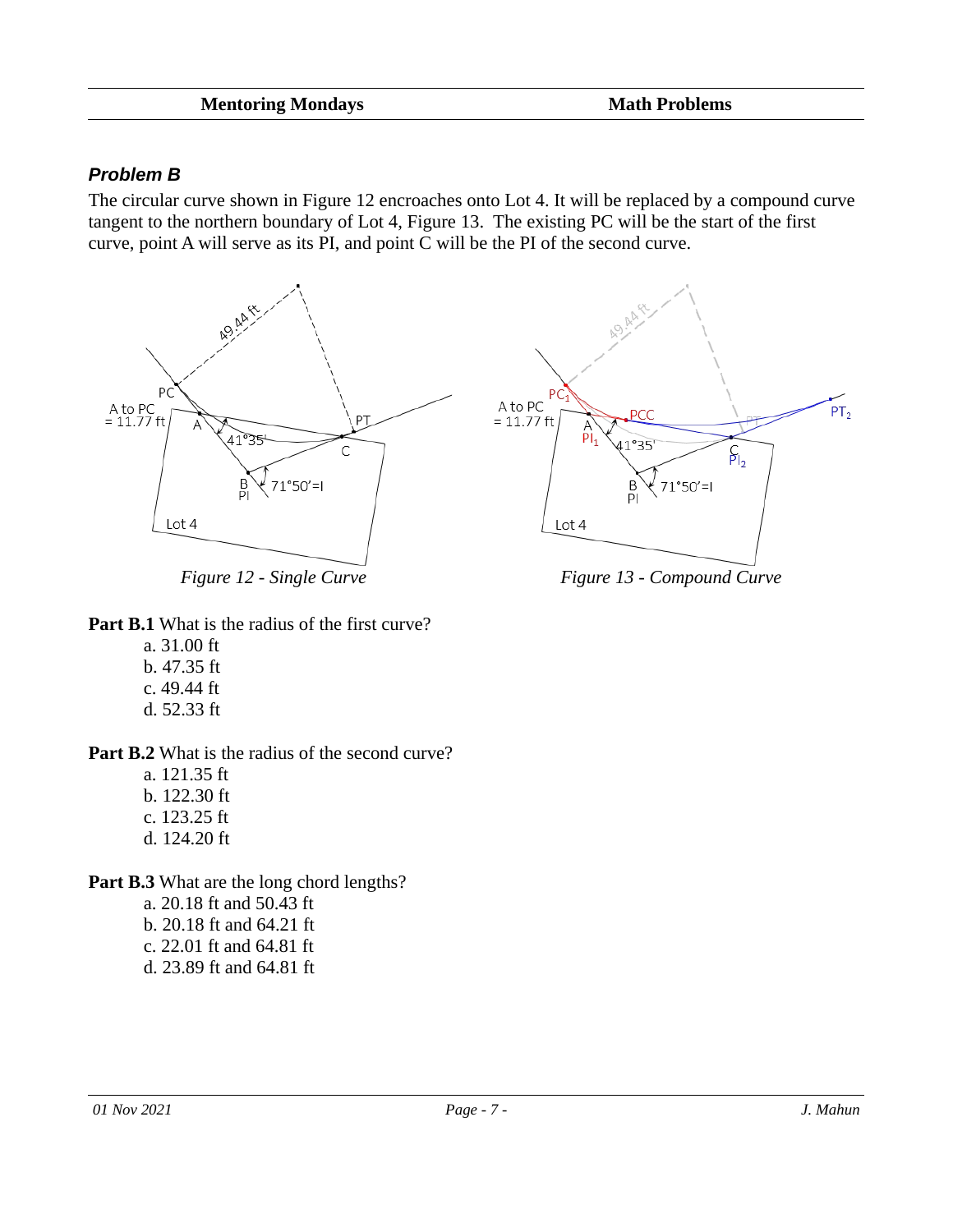### *Problem C*

A surveyor set up her total station atop a forest lookout tower on a hill overlooking a river. With an instrument height of 5.2 ft, she measured a 115°22'06" zenith angle to a point on the far side of the river where the water intersected the shore and 129°15'49" to a point on the near side. The two points and instrument location were all in the same vertical plane. Later, back on terra firma, she measured the horizontal distance as 225.35 ft between the two river points. If the river elevation is 841.2 ft what is the elevation, to 0.1 ft, of the lookout tower top?

a. 954.4 ft b. 1090.4 ft c. 1095.6 ft d. 1243.2 ft

# *Problem D*

A surveyor set up her total station instrument (TSI) at location from which she could see three corners of a square parcel. She measured horizontal distance to the three corners as shown in Figure [14](#page-7-0). What is the parcel's area to the nearest 10 square feet?

<span id="page-7-0"></span>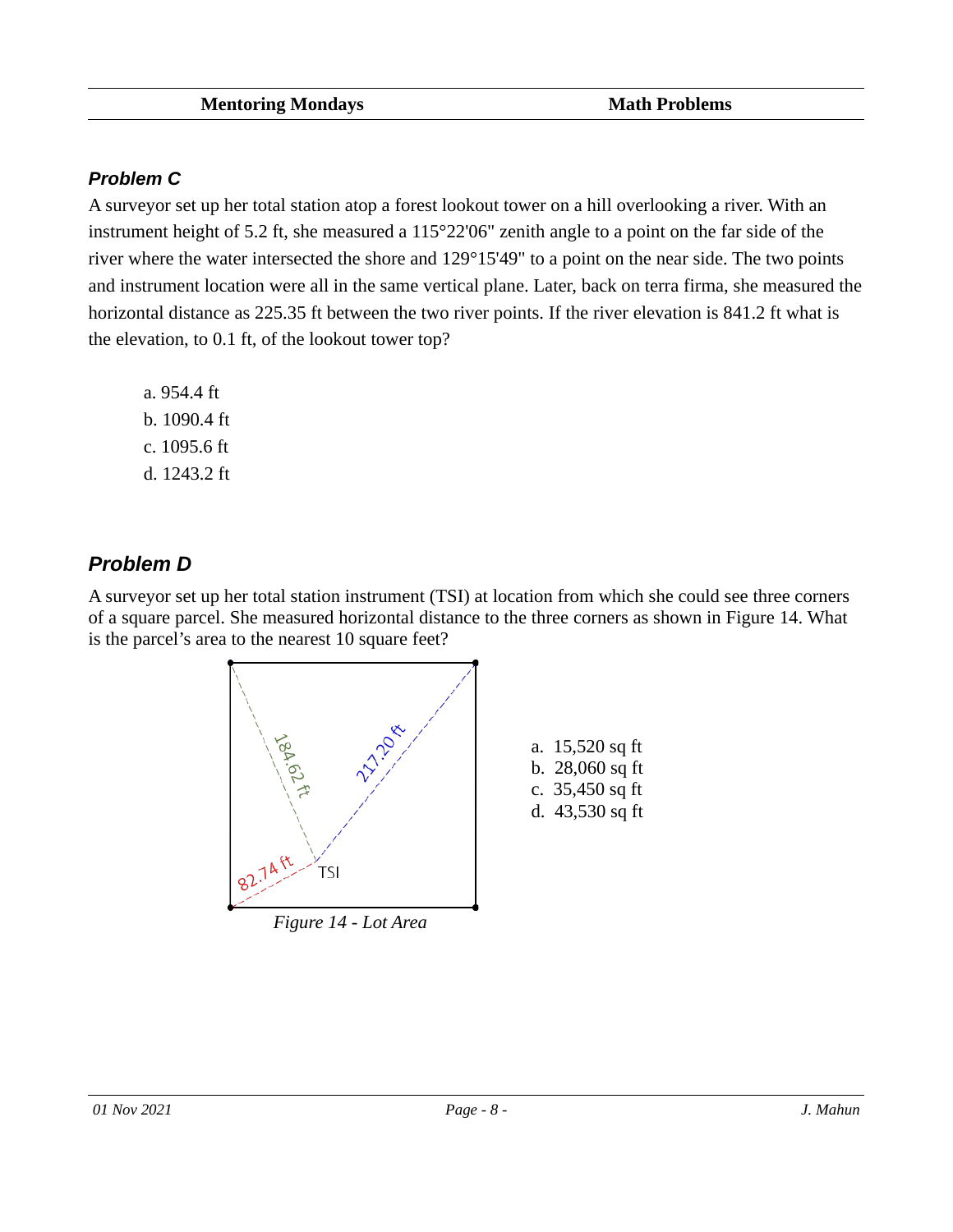### *Problem E*

A reverse curve along a road center line is to be replaced by a single tangent horizontal curve. The new curve must begin at the same PC but end at a new  $PT_R$  on the same outgoing tangent, Figure [15](#page-8-0). The data shown is for the existing reverse curve situation.



<span id="page-8-0"></span>*Figure 15 - Replacement Curve*

What is the radius, to the nearest 0.1 ft, of the replacement single curve?

- a. 500.0 ft
- b. 653.2 ft c. 744.3 ft
- d. 895.2 ft

What is the distance, to the nearest 0.1 ft, along the tangent from the old PT to the new  $PT_2$ ?

a. 536.4 ft b. 601.2 ft c. 688.0 ft d. 763.2 ft